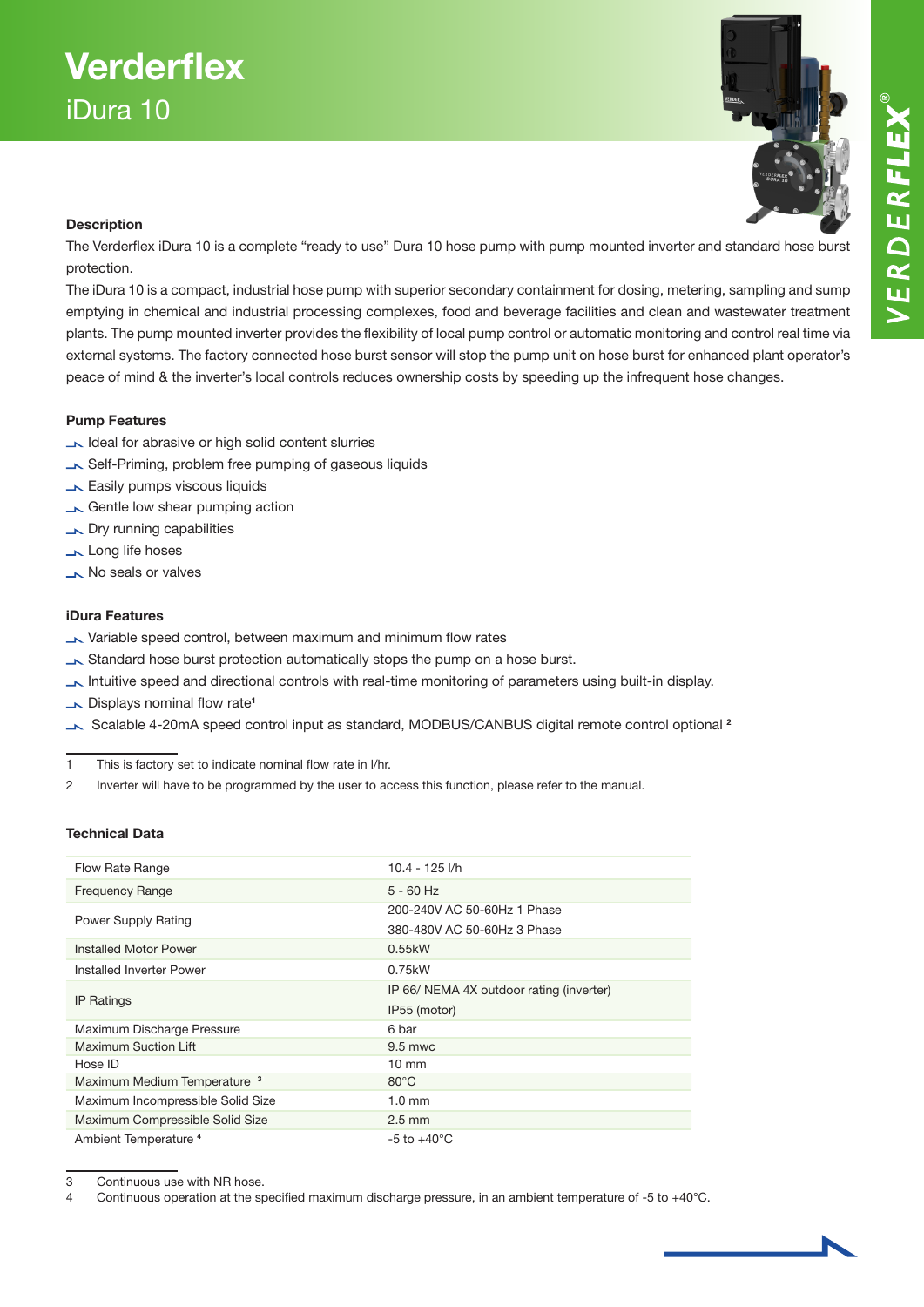# **Verderflex** iDura 10

# Materials

| <b>Description</b>    | <b>Material</b>                                                                                                                                                                                                | <b>Paint Detail</b>        |
|-----------------------|----------------------------------------------------------------------------------------------------------------------------------------------------------------------------------------------------------------|----------------------------|
| Pump Housing          | Cast Iron (GG25)                                                                                                                                                                                               | <b>Green Powder Coated</b> |
| <b>Front Cover</b>    | Carbon Steel with Plexiglass Inspection Window                                                                                                                                                                 | <b>Powder Coated</b>       |
| Rotor                 | Cast Iron (GG25)                                                                                                                                                                                               |                            |
| <b>Drive Shaft</b>    | <b>EN24T Steel</b>                                                                                                                                                                                             |                            |
| Port Flange           | 316 Stainless Steel Universal slotted design fits with DIN PN16,<br>ANSI 150# & JIS10K<br>Options: 316 Stainless Steel with Hose Tail Connection<br>304 Stainless Steel with Polypropylene or P.V.D.F Insert 5 |                            |
| Inverter              | Chassis materials aluminium and polymer (electrical and electronic equipment)                                                                                                                                  |                            |
| Hose Burst Kit        | <b>Brass</b>                                                                                                                                                                                                   |                            |
| <b>Mounting Frame</b> | Carbon Steel                                                                                                                                                                                                   | <b>Powder Coated</b>       |
| Gearbox Flange        | Aluminium                                                                                                                                                                                                      |                            |
| Bearing               | <b>Steel</b>                                                                                                                                                                                                   |                            |
| <b>Shaft Seal</b>     | Viton                                                                                                                                                                                                          |                            |
| Lubricant             | Verderlube - Glycerine based lubricant <sup>6</sup><br>Verdersil - Silicone based lubricant 7                                                                                                                  |                            |
| Hose                  | Natural Rubber (NR)<br>Options: Nitrile Buna Rubber (NBR) Ethylene Propylene Diene Monomer (EPDM), Food<br>Grade Nitrile Buna (NBRF) and Hypalon <sup>®</sup> (CSM)                                            |                            |
| Weight                | Complete pump including motor, gearbox and inverter: 25.5 kg                                                                                                                                                   |                            |

5 Temperature Limit for PP insert is 40°C and for PVDF insert is 80°C.

6 Temperature Limit for Verderlube is 50°C.

7 Suitable for application above 50°C, but subject to maximum temperature limit of the hose and applications involving strong oxidising agents and nitrogenous compounds.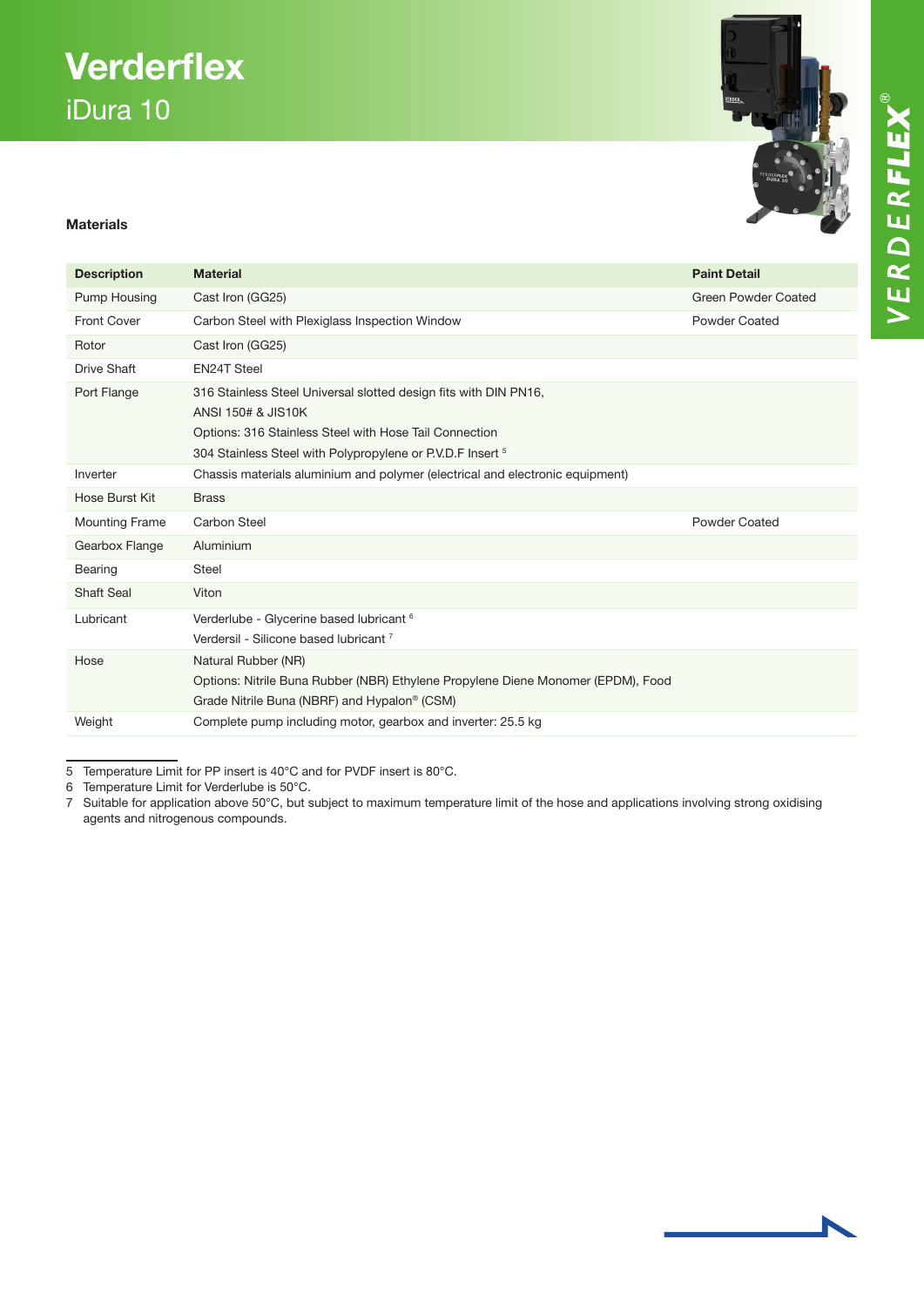# **Verderflex** iDura 10

# Performance Range

| <b>Flow</b><br>I/hr | <b>Pump Speed</b><br><b>RPM</b> | <b>Motor Frequency</b><br>Hz |
|---------------------|---------------------------------|------------------------------|
| 10.4                | 7.5                             | $\sqrt{5}$                   |
| 15                  | 11                              | 7.3                          |
| 25                  | 18                              | 12.0                         |
| 32                  | 23                              | 15.3                         |
| 39                  | 28                              | 18.7                         |
| 48                  | 35                              | 23.3                         |
| 65                  | 47                              | 31.3                         |
| 78                  | 56                              | 37.3                         |
| 97                  | 70                              | 46.7                         |
| 125                 | 90                              | 60.0                         |

# Performance Curve



*Actual flows will vary according to suction conditions, discharge pressure and normal component production tolerances.*